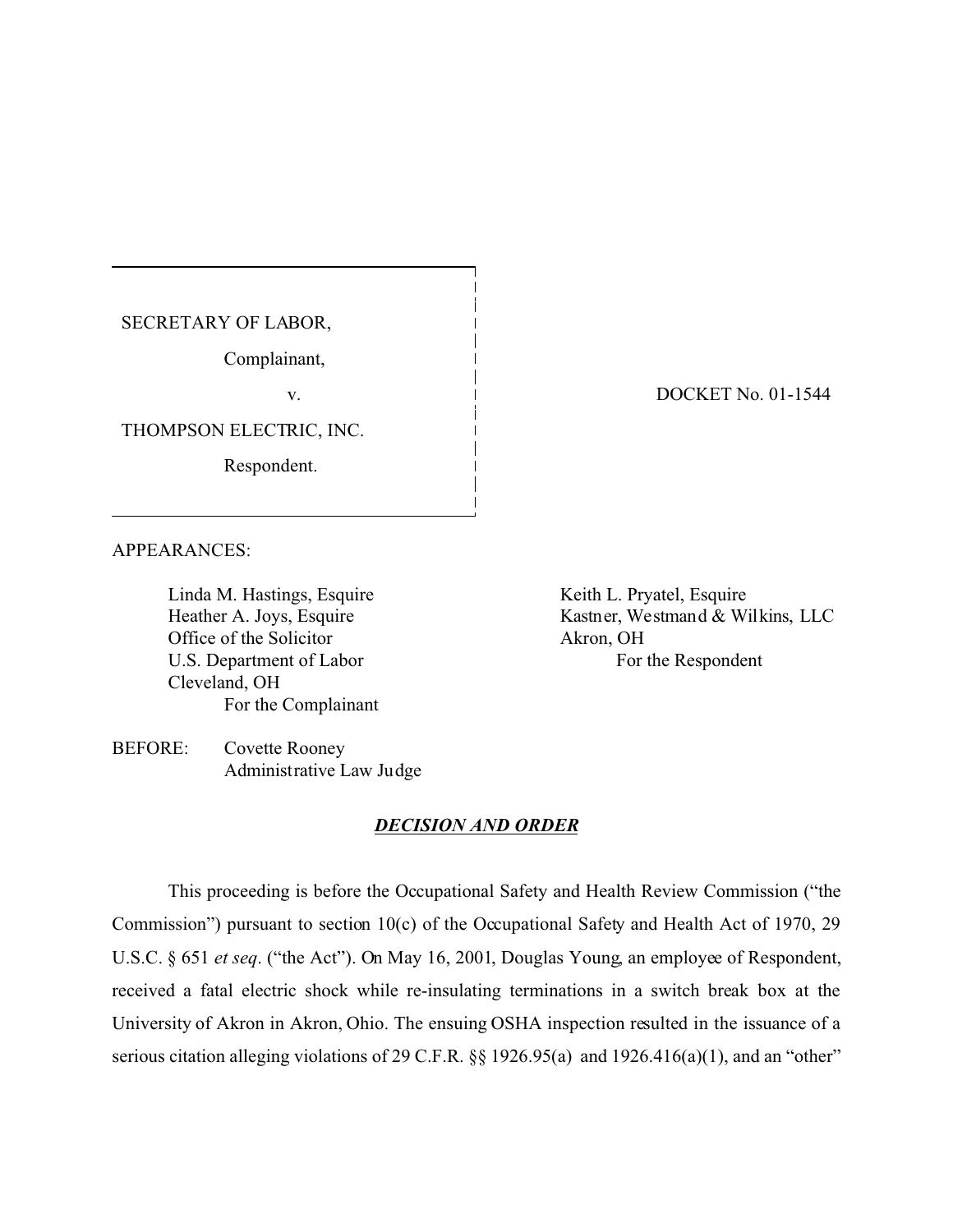citation alleging a violation of 29 C.F.R.  $\S$  1904.2(a).<sup>1</sup> Respondent filed a timely notice of contest, and a hearing was held on March 5, 2002. Both parties have submitted post-hearing and reply briefs.

#### *Jurisdiction*

At all times relevant to this action, Respondent, Thompson Electric, Inc. ("Thompson"), was a full-service electrical contractor. By stipulation, Thompson admits that it is a construction employer subject to the Act, and I so find. I accordingly conclude that the Commission has jurisdiction over the parties and the subject matter of this proceeding.

#### *Background*

Several hours before the accident, a contractor using a backhoe at the University of Akron undermined a concrete duct bank containing conduits for electrical phases. The duct bank led to an enclosed vault containing an electrical switch and terminations for the phases, and Young, whose crew was performing other work at the university, was asked to inspect the electrical switch and cables for damage. The work of Young's crew ultimately involved pulling the cables through the conduit and reconnecting the cables to the switch. (Tr. 14-15, 23-24, 43-44, 85-88, 167).

The vault containing the electrical switch was 8 feet by 12 feet , and the switch was charged to 4,160 volts. The termination ends feeding into the switch break box were aligned vertically in rows of threes and were labeled, from left to right, "Student Center," "Heating Plant" and "Jackson Field," respectively. Each termination contained three phases, and the lugs for the phases were insulated with 3M Scotch Brand 130-C rubber insulating tape with an overlay at the edges of Scotch Brand 70 tape. The lugs for the Student Center termination had been re-taped by Young two or three weeks before the accident. (Tr.14-15, 26, 40, 52-62, 90, 106-112, 168-169, 238, 265-266, Exh. J-12).

Shortly after 5:30 p.m. on the day of the accident, Young de-energized, bled and tested the Heating Plant cable, but did not de-energize the other two circuits. While taping the lug to the middle phase of the Heating Plant termination, Young's left elbow hit the bottom lug of the Student Center termination. He received an electric shock through his elbow and died later that evening. During the

<sup>&</sup>lt;sup>1</sup> As issued, Item 1 of the serious citation alleged a violation of 29 C.F.R. §1926.102(a)(1). Before the hearing, the Secretary moved to amend this item to allege a violation of 29 C.F.R. § 1926.95(a) in the alternative. I granted the motion, and, as the alleged violation of 1926.95(a) is being affirmed, the alleged violation of 29 C.F.R. §1926.102(a)(1) is vacated in my Order, *infra*.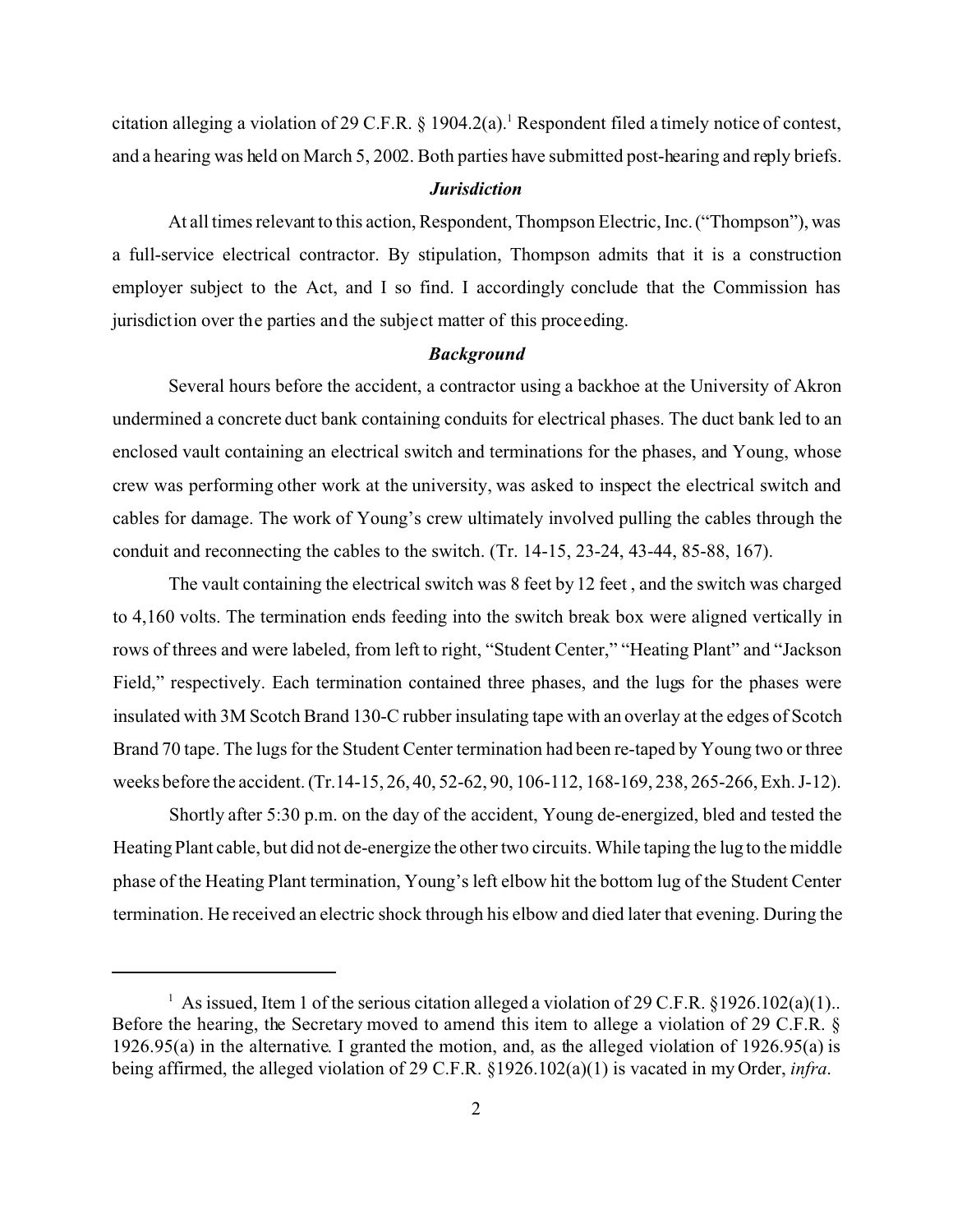investigation following the accident, a "burr" or bare piece of metal about the size of a pinhole was discovered poking through the electrical tape on the underside of the lug Young's elbow had contacted. (Tr. 48-54, 106-110).

## *Serious Citation 1, Item 1*

Citation 1, Item 1 alleges a violation of 29 C.F.R. §1926.95(a). The cited standard requires the provision and use of protective equipment, including personal protective equipment for eyes, face, head and extremities, protective clothing, and protective shields and barriers, whenever hazards of processes or environment could cause injury.<sup>2</sup> It is conceded that no member of the crew wore safety goggles or other eye protection during the work inside the vault. (Tr. 33).

The evidence demonstrates that only 4  $\frac{1}{2}$  inches separated the lugs on the Heating Plant circuit from the lugs on the Student Center and Jackson Field circuits on either side. (Tr. 14-15, 26). Young and the three other members of his crew were necessarily working well within arms' reach of energized cables. Any one of them easily could have contacted a live source with a tool, which could have created an arc blast resulting in serious injury to an employee's face and eyes. I also find that it was likely that an arc blast could occur, either during the bleeding and testing of the middle cable or from knocking one of the energized cables on the side. This likelihood was proven by the facts of Young's accident, and the close quarters and use of hand tools, such as socket wrenches and electrical energy testers, made it probable that an arc blast could have caused an eye injury. (Tr. 37- 40, 90). I find that the standard applies and that Thompson employees were exposed to the cited hazard. *See Con Agra Flour Milling Co.*, 15 BNA OSHC 1137, 1138-1142 (No. 88-1250, 1993). None of the employees in the vault wore eye protection, and Young, the supervisor of the crew, made no effort to have the employees put on such protection. (Tr. 33-35). I also find, therefore, that the terms of the standard were violated.

The Secretary has established that Thompson had knowledge of the violation. Young, as noted above, was the supervisor at the site. He was the Thompson employee in charge of how the

<sup>&</sup>lt;sup>2</sup> In order to prove that an employer violated an OSHA standard, the Secretary must prove that: (1) the standard applies to the working conditions cited; (2) the terms of the standard were not met; (3) employees had access to the violative condition; and (4) the employer either knew, or with the exercise of reasonable diligence should have known, of the violative condition. *Kiewit Western Co.*, 16 BNA 1689, 1691 (No. 91-2578, 1994).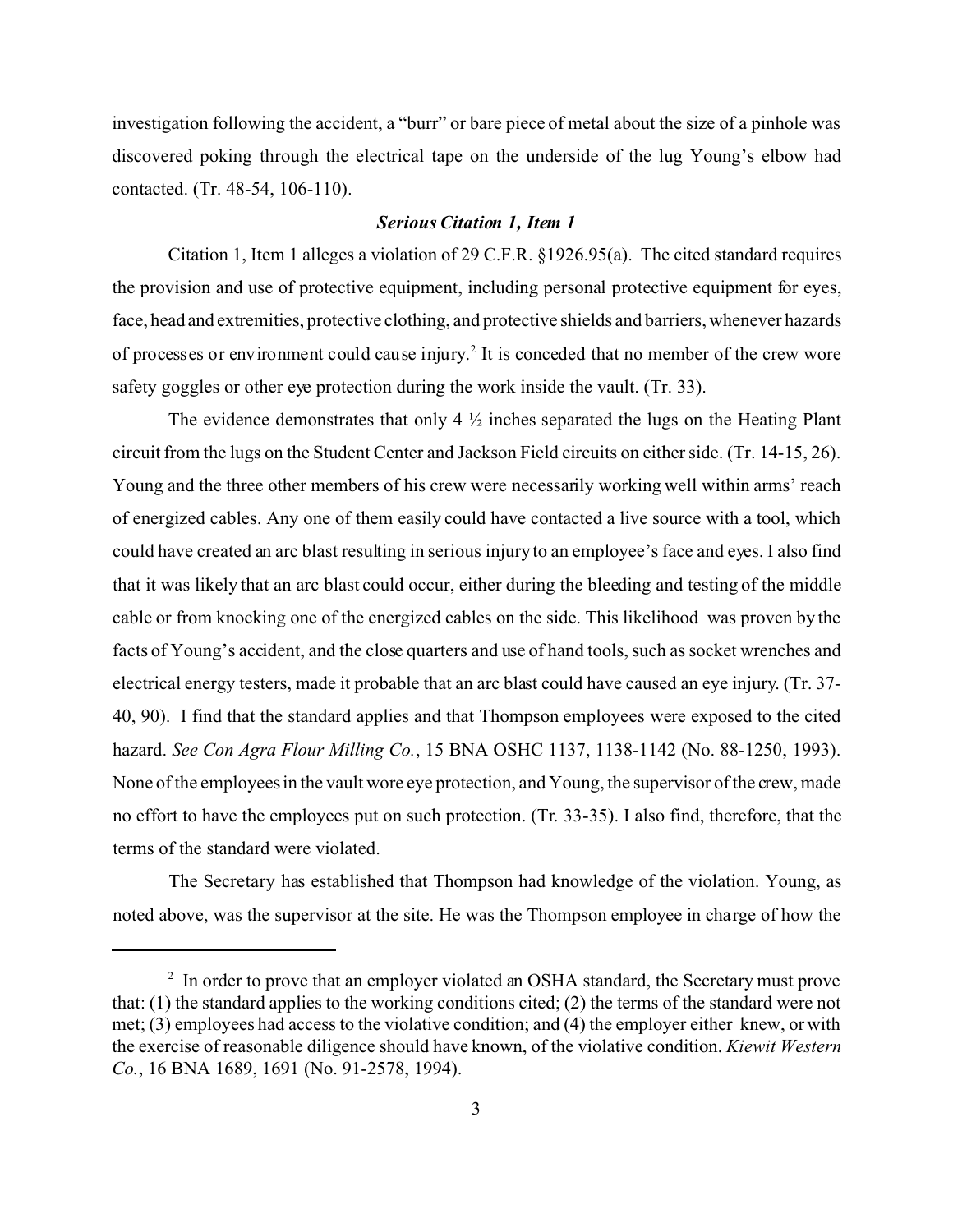work at the university was to proceed, and his duties also required that he conduct weekly safety talks and determine what safety measures were necessary for the job at the university. (Tr. 255). It is clear that he knew that no member of his crew was wearing protective eye goggles while working in the vault and that he also was aware of the presence of live cables in close proximity to the work area. (Tr. 59-60). He thus had actual knowledge of the violation, and, under Commission precedent, this knowledge is imputed to the employer. *See Southwestern Bell Tel. Co.,* 19 BNA OSHC 1097, 1099 (No. 98-1748, 2000). *See also Halmar Corp*., 17 BNA OSHC 1014 (No. 94-2043, 1997).

Thompson arguesit compliedwith the standard's terms because protective eye wear had been purchased, and, therefore, provided. However, this argument ignores the standard's further requirement that the safety protection be *used*. Moreover, Thompson's efforts in this regard, such as providing face shields to new employees and requiring in its written safety plan that employees use the face shields or eye protection when working on electrical equipment, were insufficient. (Tr. 232-233, Exh. J-17). There was no proof that Thompson undertook to enforce its rule or that it even discussed the rule with employees with any regularity, even though there were at least five reported eye-related injuries to Thompson employees in 1999. (Exh. J-29). Finally, as indicated above, Young made absolutely no effort on May 16, 2001, to have the members of his crew wear any eye protection. This citation item is accordingly affirmed.

This citation item is affirmed as a serious violation because there was a substantial probability of serious physical harm or even blindness if an arc blast had occurred near the face of an employee not wearing eye protection. This danger was heightened because the employees were working in a small, enclosed space. The Secretary has proposed a penalty of \$1,375.00 for this item. After giving due consideration to the evidence regarding Thompson's size, history and good faith, and to the gravity of the violation, the proposed penalty is appropriate and is therefore assessed. (Tr. 44-48).

#### *Serious Citation 1, Item 2*

This item alleges a violation of 29 C.F.R.  $\S$  1926.416(a)(1), which provides as follows: No employer shall permit an employee to work in such proximity to any part of an electric power circuit that the employee could contact the electric power circuit in the course of work, unless the employee is protected against electric shock by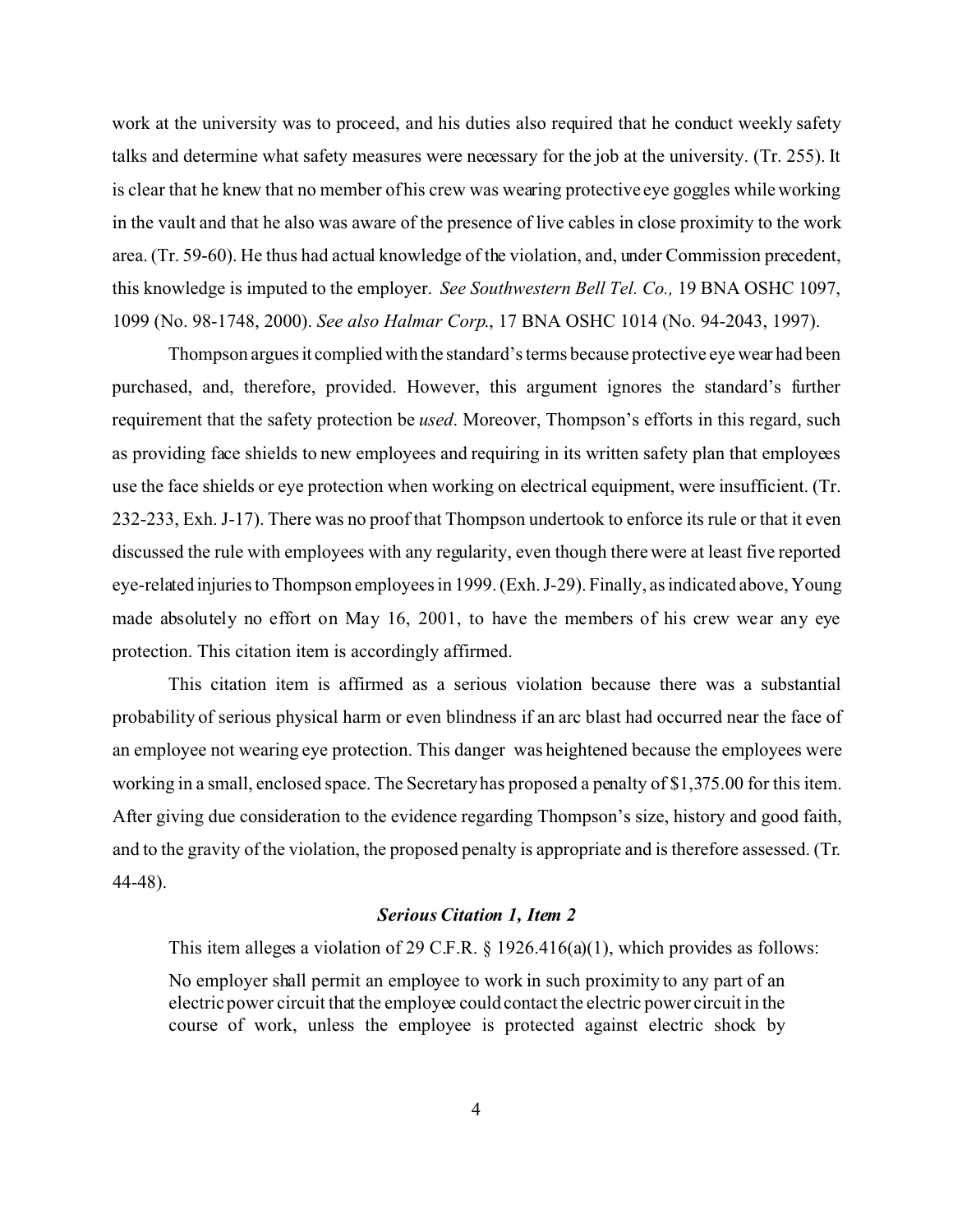deenergizing the circuit and grounding it or by guarding it effectively by insulation or other means.

I conclude that the standard applies, as four Thompson employees worked in such proximity to two energized electric cables that contact, in the course of work, was possible. (Tr. 43). I also conclude the terms of the standard were violated and that employees had access to the violative condition. The standard requires that circuits be either de-energized and grounded or guarded effectively before work in close proximity to them occurs. It is undisputed that the Student Center and Jackson Field cables were not de-energized, and Young's accident shows that the bottom lug of the Student Center termination was not effectively insulated.

The Secretary has nonetheless failed to establish a violation of the standard because she has not met her burden of proving that Thompson had knowledge of the violation. While it is clear that Young knew the two cables were not de-energized, there is nothing in the record to indicate that he knew or should have known of the tiny breach in the tape on the underside of the bottom lug of the Student Center termination; in my view, it is highly unlikely that the breach would have been detected during a physical inspection because of its small size and location. Moreover, as is discussed below, I find that there was insufficient proof that the use of the 3M Scotch Brand 130-C rubber insulating tape was inappropriate. I accordingly conclude that the Secretary failed to establish that Thompson knew, or with the use of reasonable diligence should have known, of the cited hazard.

The Secretary asserts that flagging, or unraveling, of the tape on one of the lugs negated the insulating effects of the tape, that the dampness of the vault contributed to the hazard, and that Young should have been aware of these conditions. However, the Secretary failed to show that the flagging of the tape on the middle lug of the Student Center termination rendered the insulation ineffective. There was no metal showing through the tape, and while there was no conclusive evidence as to how many layers of tape were underneath the flagging, there was testimony that there were several layers.  $(Tr.52-54, 126, 153)^3$  Further, the evidence shows that Young had to be forcibly removed from the circuit following the electric shock, (Tr. 122), and it is possible that the flagging

<sup>&</sup>lt;sup>3</sup> I do not credit the CO's testimony that the photos taken after the accident prove there were not enough layers of tape, as neither condition the CO described--ridging through the tape and insufficient "balling" around the lugs--is evident in the photos. (Tr. 61-63; Exhs. J-7-8, J-11-13).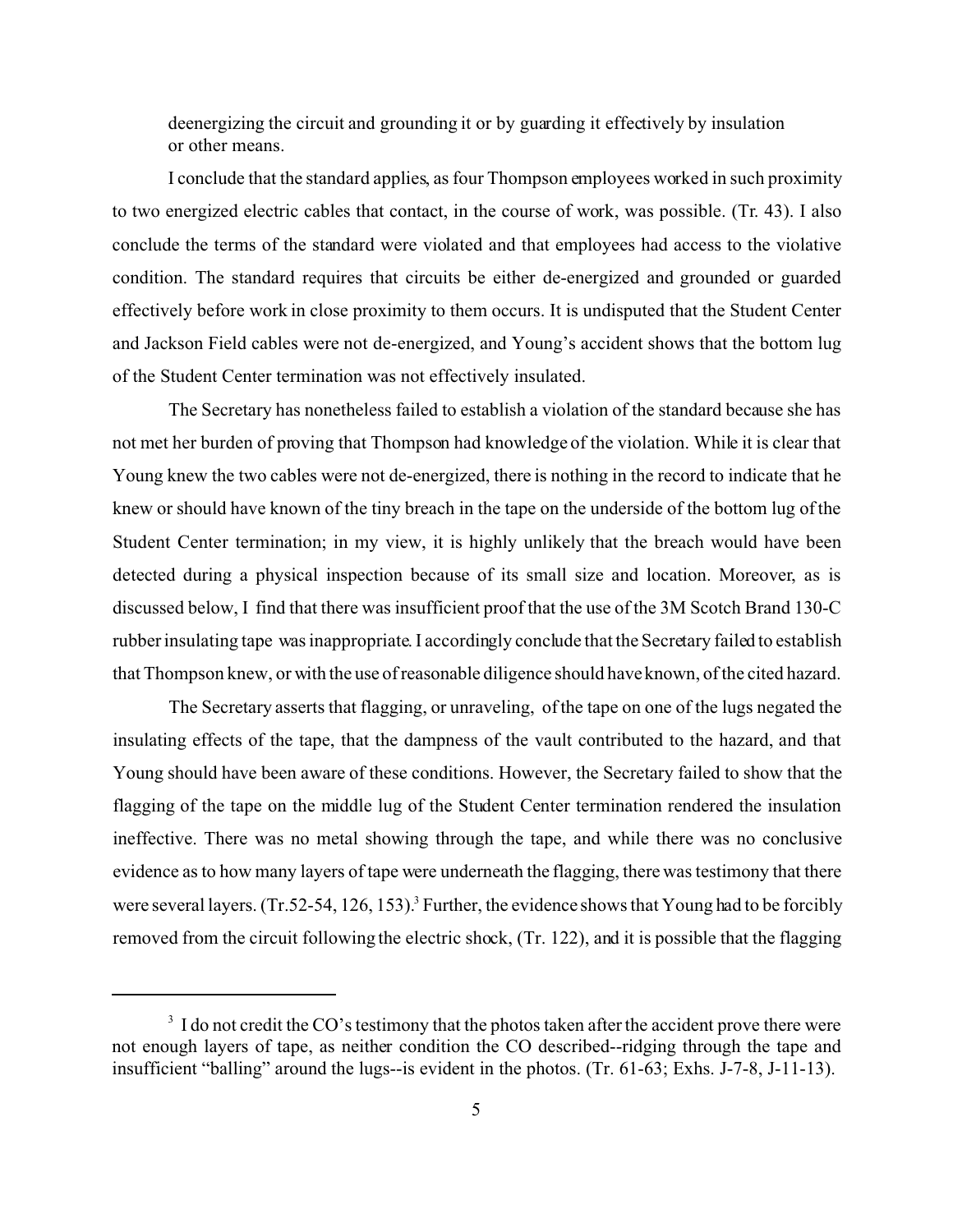occurred at that time.<sup>4</sup> I also do not adopt the Secretary's argument that the dampness of the vault negated the effectiveness of the insulating tape because there was no proof that the tape was damp; in this regard, I note that 3M's product catalog indicates that its Scotch Brand 130-C insulating tape is waterproof. (Exh. R-B).

The Secretary also asserts that Thompson knew or should have known that the 3M Scotch Brand 130-C insulating tape was an insufficient insulator for the cable terminations. The Secretary, however, did not submit evidence to prove this assertion. According to 3M's catalog, the Scotch Brand 130-C tape is a high-voltage insulating tape capable of protecting terminations with up to 35,000 volts. As is indicated above, the subject switch was charged only to 4,160 volts, and there was no proof that the tape was not clean and dry at the time of the accident. (Tr. 114-116). Further, the term "effective insulation" is defined in the preamble to Subpart K of 29 C.F.R. § 1926 as "insulation...appropriate for the voltage...and clean and dry...." 48 Fed. Reg. 45,871, 45,873 (1983). Based on this definition and the evidence of record, the Scotch Brand 130-C insulating tape would appear to have been appropriate for use on the lugs in issue.

In support of her position, the Secretary relies solely on the testimony of Peter McDonough, a technical manager for 3M, to the effect that 3M does not specifically recommend the use of the Scotch Brand 130-C tape to act as a barrier to prevent shock in the event of human contact. (Tr.192- 194).<sup>5</sup> Standing alone, his testimony does not support the further implication that the tape is not effective insulation for an electrical cable termination, and such a deduction would be contrary to the statements in the 3M catalog. (Exh. R-B). Moreover, McDonough himself admitted that 3M recommends 130-C tape for primary insulation of terminations and cables and for moisture sealing,

<sup>4</sup> Of note, the CO admitted there was no flagging on the lug Young contacted. (Tr. 155-157).

 $5$  The Secretary sought to have McDonough qualified as an expert witness at the hearing, but I precluded him from testifying in this regard because he was never identified as an expert until the hearing. 29 C.F.R. § 2200.52.(e). I did allow McDonough to testify as a fact witness, however. (Tr. 185-194, Exhs. J-31-32). In its brief, Thompson argues that McDonough should not even have been allowed to testify about 3M's recommendations. This argument is rejected because this testimony concerned facts within McDonough's personal knowledge that should have been available to any non-specialist through review of 3M's literature. *See* F.R.E. 701.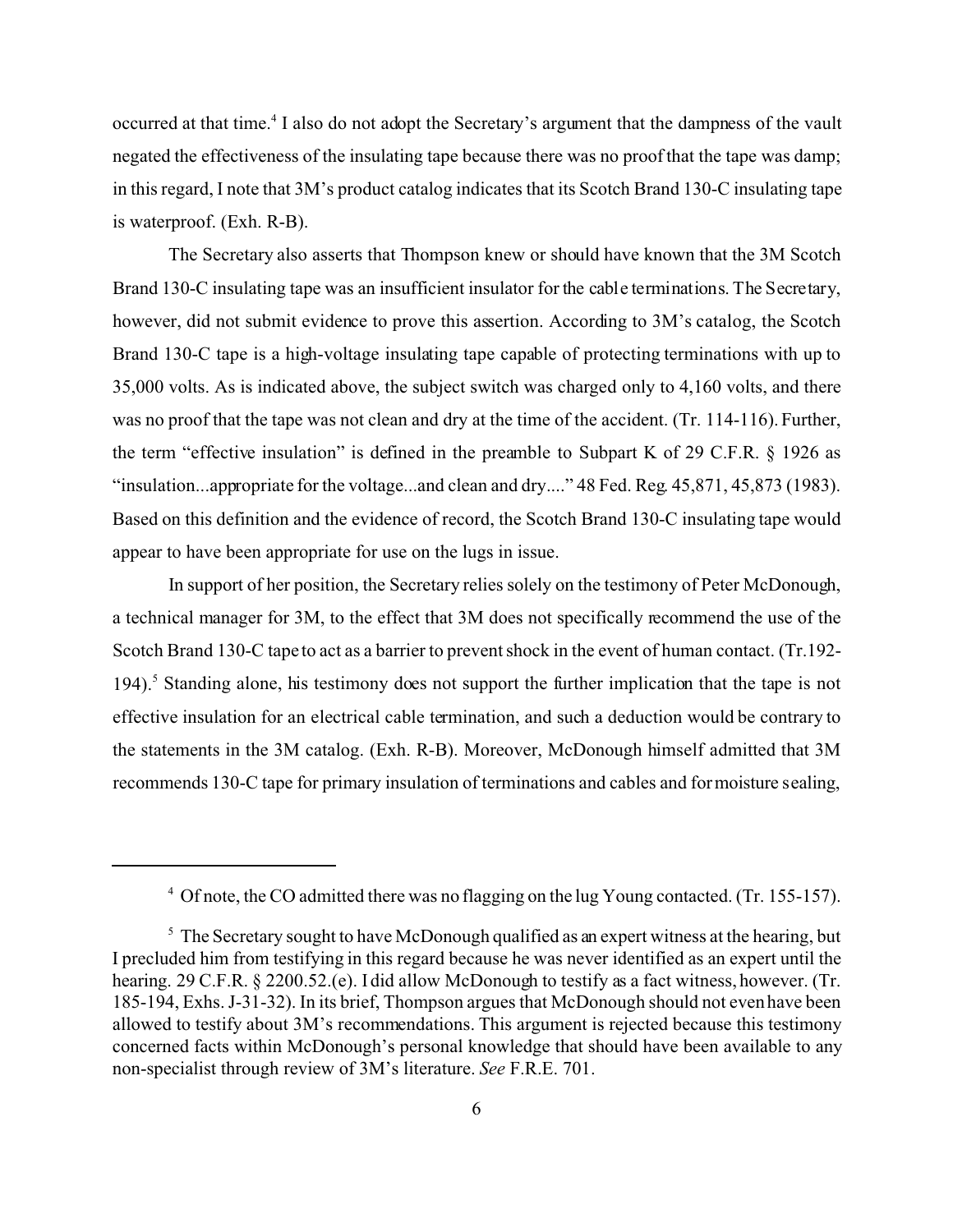which is precisely the purpose for which the tape was used in this instance.<sup>6</sup> (Tr. 192-194). In any case, there was no evidence that employers like Thompson could have known that 3M purportedly does not recommend the use of the tape as a barrier against human contact, particularly since neither the catalog nor the tape packaging has any such warning.<sup>7</sup> This citation item is accordingly vacated.

# *"Other" Citation 2, Item 1*

This item alleges a violation of 29 C.F.R. § 1904.2(a), which requires that the employer's occupational injury log be completed in the detail provided on OSHA Form No. 200. Thompson's occupational injury logs for 1999 and 2000 were indeed not completed in sufficient detail. Nine of the entries did not contain a description of the injury, a few of the entries were not legibly written, one entry was missing a date, and the 2000 log was not certified. Further, the data for the 2000 log was not totaled, and the totals for the 1999 log were inaccurate. (Exhs. J-28-29). Thompson has not disputed these facts and, in its post-hearing brief, does not even address this item. Accordingly, I conclude that the terms of the regulation were violated, and I affirm this citation item. No penalty for this citation item was proposed, and, based on the record, none is assessed.

### *Findings of Fact and Conclusions of Law*

The foregoing decision constitutes the findings of fact and conclusions of law in accordance with Rule 52(a) of the Federal Rules of Civil Procedure.

#### *ORDER*

Based upon the foregoing decision, it is hereby ORDERED that:

1. Citation 1, Item 1, alleging a serious violation of 29 C.F.R. § 1926.95(a), is AFFIRMED, and a penalty of \$1,375.00 is assessed. The alleged violation of 29 C.F.R. § 1926.102(a)(1) in the alternative is VACATED.

 $6\,$  I do not give weight to the CO's testimony that he called 3M during his investigation and was told by an unidentified person that the tape should not be used as personal protection. (Tr. 57).

 $\frac{7}{1}$  For example, there was no evidence that the statement McDonough made during his testimony at the hearing had ever been communicated to purchasers of the product.